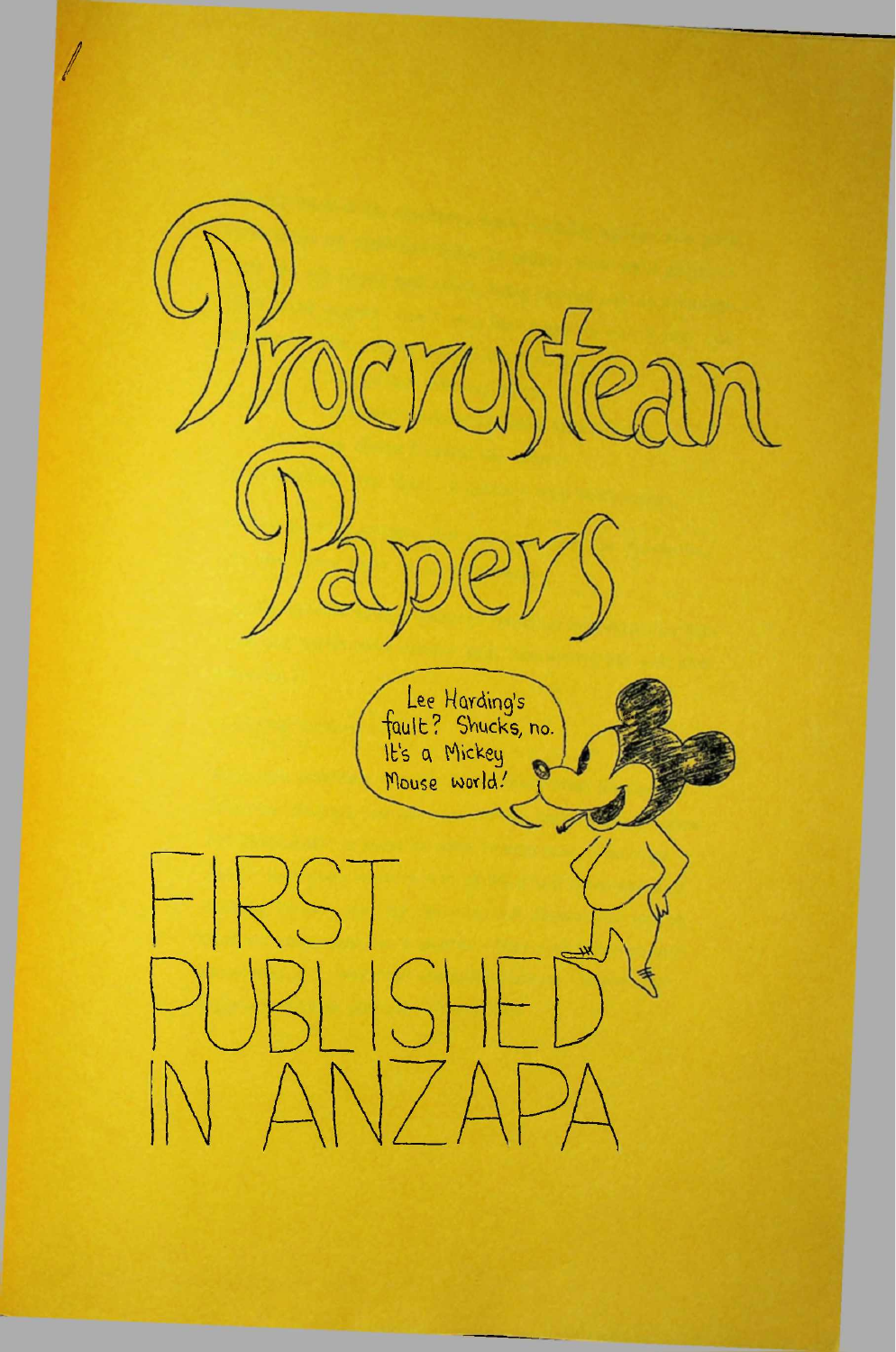**Well, here It is, deadline time looming again, and gosh <sup>I</sup> m short of time and ideas as usuall How am <sup>I</sup> going to fill my six pages and avoid being thrown out of ANZAPA this time round? Don't stop me if you've heard that one before — "for <sup>I</sup> have ninety miles to go,**

> **across the frothing main, and then there's thirteen blocks or so to where <sup>I</sup> catch the train!"**

**Or something like that. <sup>A</sup> poem <sup>I</sup> read somewhere.**

**MUSIC NOW PLAYING: Jim Jim Zipp and The Fasteners, "By the Time <sup>I</sup> Get to Hawthorndene:**

**<sup>I</sup> guess there's always good ol' mailing comments to fall back on, so without further ado, tarantaral and low and beholed. . .**

## **MAILING COMMENTS**

**Hey, you wouldn't believe it! <sup>I</sup> can't find the last fabulous mailing (or issue ws we say these days) of good ol' ANZAPA1! It must be here someplace. Don't go away, will you, while <sup>I</sup> just spend <sup>a</sup> few lines (ha ha) looking for it. Oh, by the way, Ive (damn) run out of corflu. Hope you don't min'd. That : up there should have been <sup>a</sup> ", and 'ws' shd have been as, and - oh, what's it matter you can wrok it out.**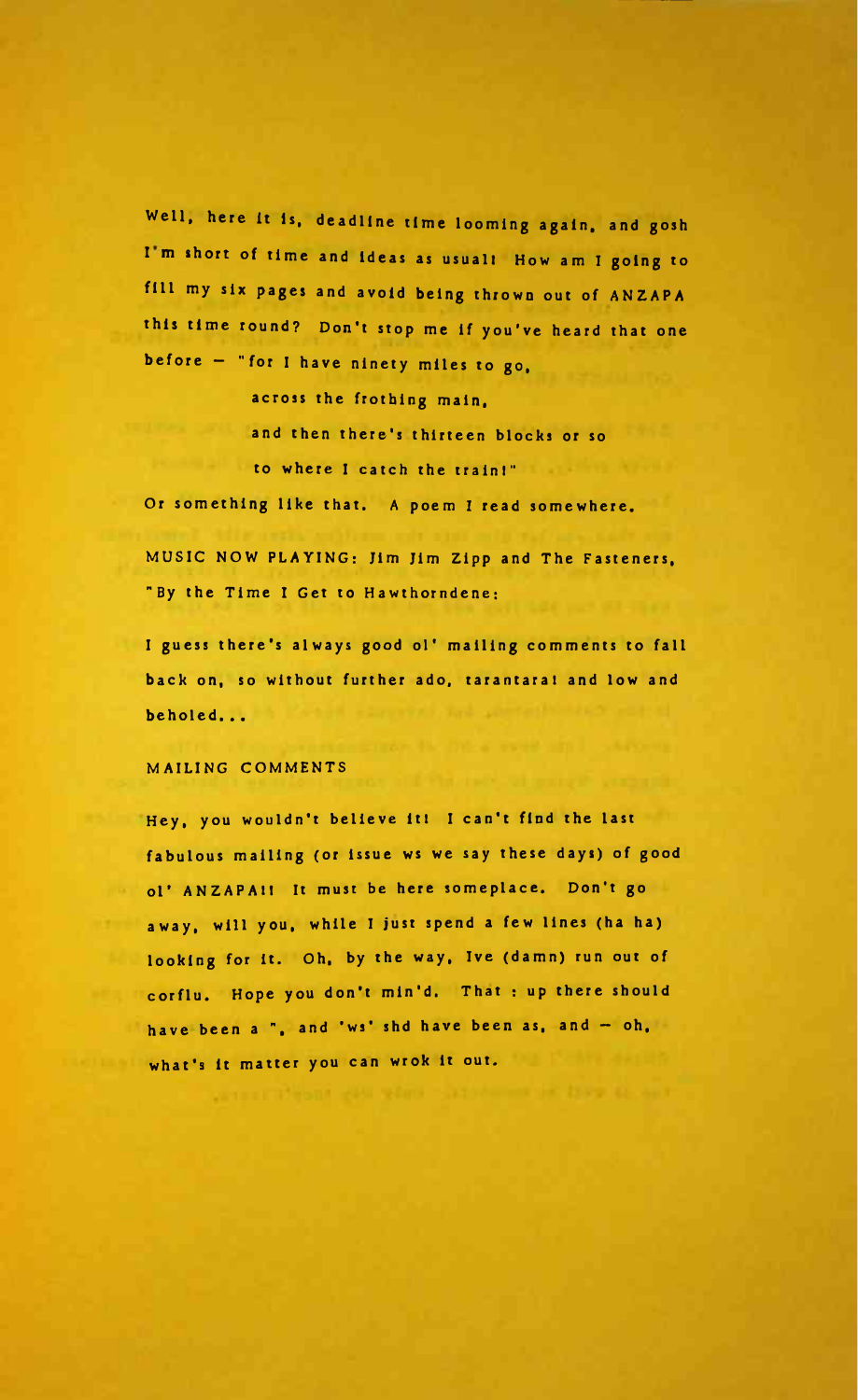**MUSIC NOW PLAYING: Snotty and The Nose t wist er s. "Don't Pick on Me, Mao — Use Yer Own**

**Found it! Knew <sup>I</sup> would, didn'<sup>t</sup> you! Yeah, bum, bum, bum, hear da sound o' da drum, it'<sup>s</sup> the MIGHTY MAILING COMMENTS SHOW, folks (and world):**

**GARY MASON (SFA 21); Hiya, Gary! Lovely fsh, cobber. Love^ (sorry, start again) Love your sense of humour! You sure showed that Rowley feller where to get off, jeez. But then you let him into the mailing after all! Sometimes <sup>I</sup> think you're <sup>a</sup> bit soft on members, Gary. If they don't want to toe the line and put their stuff in on A4 like it says in the Constution, they should be chuched out, <sup>I</sup> say. (Yeah, imart-arie (not you, Gary) <sup>I</sup> know it says "quarto' in the Contstituion, but everyone know's A4 is metric quarto. Lets have <sup>a</sup> bit of commonsense, eh?) Silly bugger, trying to pass off his cheap foolscap rubbish, when the Post Office's rules quite clearly say A4 — not to mention rhe Coitinuiton of ANZAPAH! Jeez, <sup>I</sup> hope John Rowley doesn't give up, too, because <sup>I</sup> sure do enjoy watching you amuse yourself with him! "I'<sup>m</sup> not infallible" you say there on page 3. Well, hell, have we 1/ (sorry.) wver had an OBE wasnt? That <sup>s</sup> you're job, mate, no matter how moddest you are about it. Keep up the good rowk! Good to see Kevin Dillon didn't get in. Waitlisters must fulfilll there obligations too as well as members. Only way they'l learn.**

x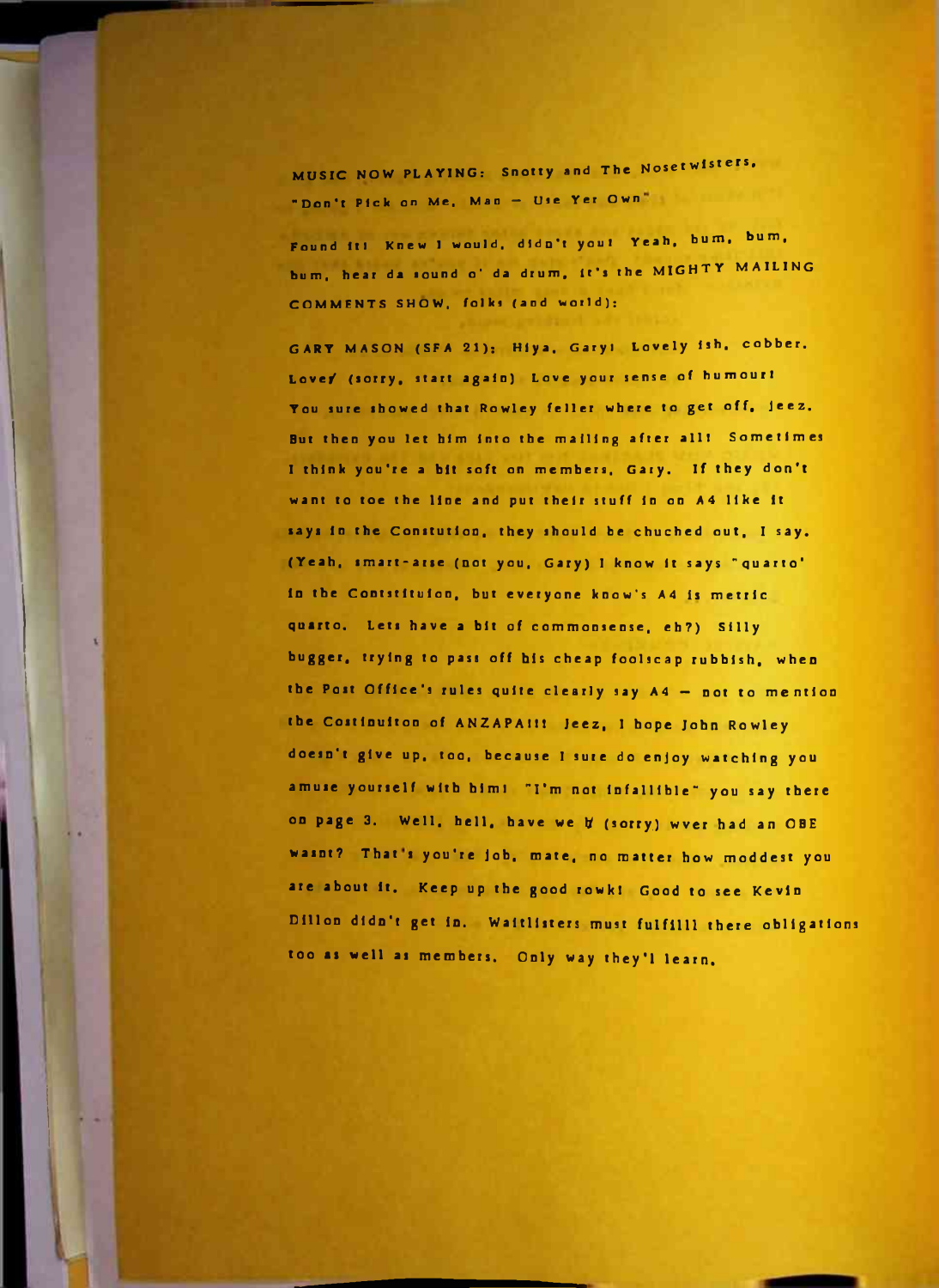Jeez, the office typerwlter packed up halfway through this page so I've got to start again on this silly potable we have at home, sorry. Where was I! Talking to Garry, yes.

Ime glad you di dn 't waste an extra page on whatswrong wlththlsstupl <sup>d</sup> Sorry, bloody cat's been sleeping In the ol' typer again. Gone now. Gary? Where was <sup>17</sup> Oh, the flnaclal statement, <sup>I</sup> remember. Its good to know that our flnaces are looking Very Healthy Indeed, and that's all we need to know. <sup>A</sup> couple of people round here no names no packdrill as the bishop said to the acttress have been saying that the Sonstititution requires a finacial statement In each mailing - but that's what you've given us, Isn't It! Who needs dreary old figures, <sup>I</sup> say. Wish <sup>I</sup> could support your Cnstnl Amendment, but <sup>I</sup> cant. I don't think it goes halfway far enough. I reckon we should keep stuff published for outsiders out of the mailing alltogether and <sup>I</sup> wish you and Lee and Leeanne had thought of that. Theres far too much stuff In ANZAPA that I've seen before, and <sup>I</sup> tell you <sup>I</sup> get really snaky about It at times. Take that lllo In Ortlleb's thing Gn'el, page 3: Ive seen it over and over. And how on erht earth can you call that "self-written material", I ask you. Loved your Mickey Mouse cover this time, but <sup>I</sup> always love your funny covers, even If they're <sup>a</sup> bit deep for me at times ! !

MUSIC NOW PLAYING: Kyril Kondrashln and the USSR Symphony Orchestra - something classical, didn't catch the name. Sounds like cannons, or maybe the record Is crook.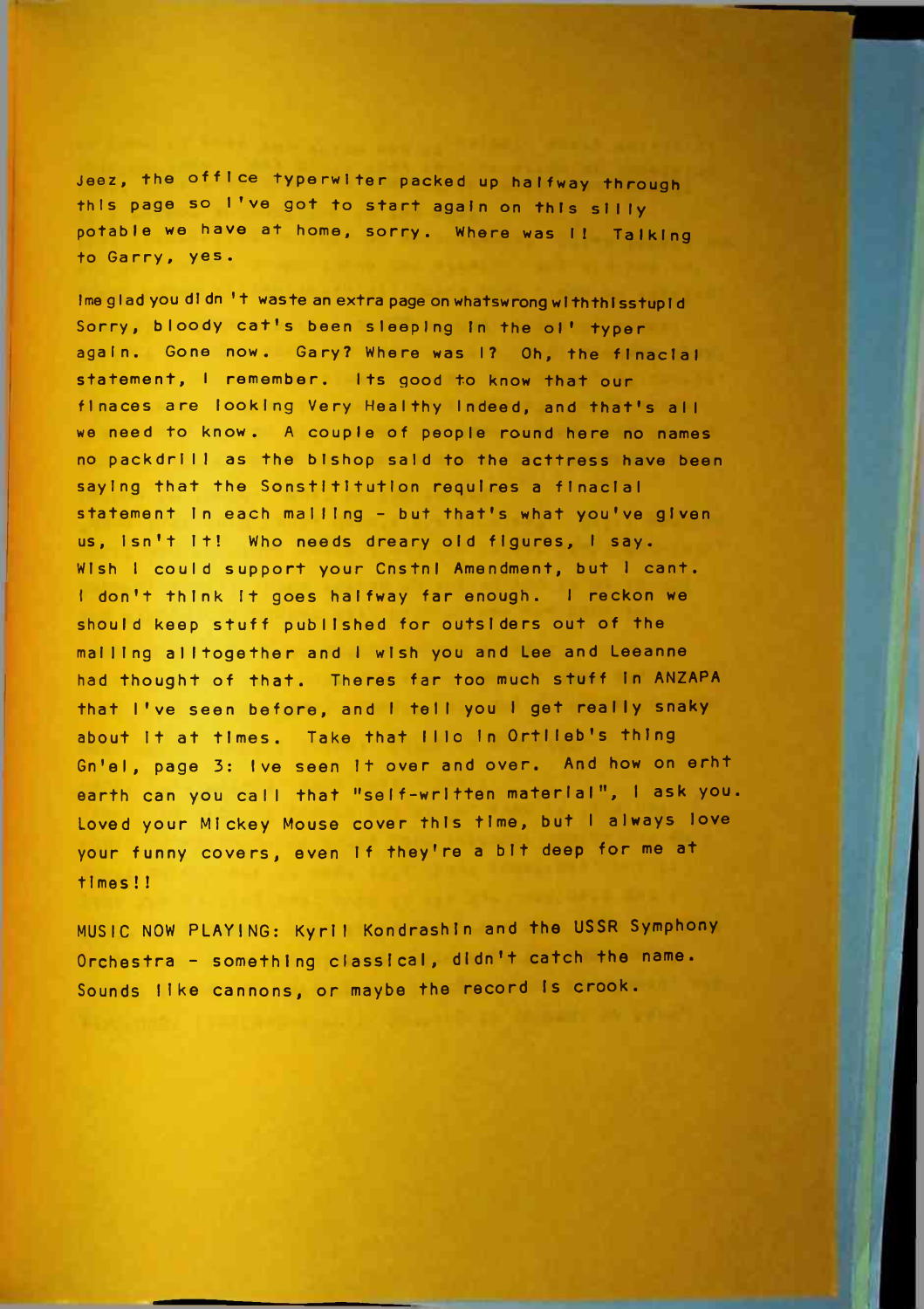BANGSUNDS (SocEdsNwsItr): Nothing to comment on here, except I see Lee Harding and George Truner mentioned, are they related to the bigname writers of the same name? Don't mind what I sald to Gary there - this sort of stuff pads the mailing out, even if its for outsiders and I don't understand it what It's about sometimes, but It would be wasteful to throw your leftover coples out so I guess its nice of you to put it in, even if it's not really for ANZAPA, know what I mean?

MARK FRASER (Werdi Tales): Agree re quato/A4.

MIKE O'BRIEN (TSFC&N): Haven't seen any of those fillums so no comment, and dont see why I should, When did you last comment on Procrustean Papers anyway!

JAN FINDER (11 Wombat 8): Nice to see you back in ANZAPA, Jan!!! Look forwad to seelng you in Oz in 75! MUSIC NOW PLAYING: Henry J and the Kaiser Stuhl Redwinds, "Bung that Cork back, Here's the Fiftles". Still getting cannon in there. Must be the record.

DENNY & JOYCE (Murg 10): Why did you buy a baseball bat? What would you do with cheap reproductive methods to fix RSN disease? What is RSN disease anyway? Jeez, youse Yanks are obscure at times. Lovely in person, of course, In fact someone says you remind him of Paul Stevens (yuk) (sorry). Does she remind you of Paul Stevens, Denny?

LEANE FRAMM (Siydallovia 4): Loved your piece on fishing, but no comment hooks there Ime afraid. Why did you cut that interesting article on accountancy? After ANZAPA and sf I reckon accountancy is the most

Damn! Just realized I've typed this whole damn stencil upsdide down. Why don't they have an arrow or something on them to show you which end is which? Sorry folks!!!!